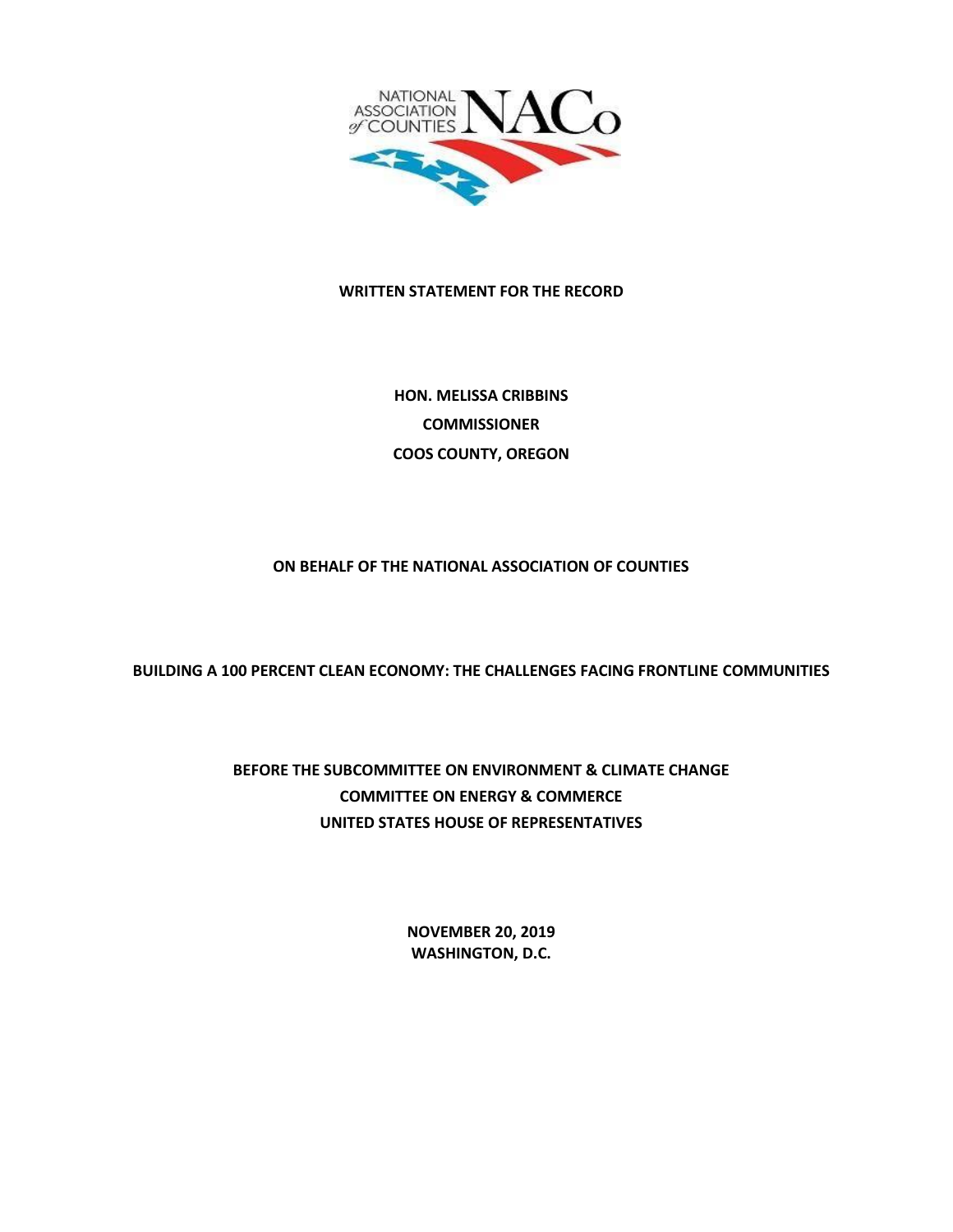Chairman Tonko, Ranking Member Shimkus and distinguished members of the subcommittee, thank you for holding today's hearing on building a 100 percent clean economy and the challenges facing frontline communities—and for the opportunity to testify on behalf of the National Association of Counties (NACo) and the nation's 3,069 counties we represent.

My name is Melissa Cribbins and I am an elected county commissioner from Coos County, Oregon. Coos County is a rural county with a population of just over 63,000 residents, located along the southern Oregon coast, 175 miles southwest of Portland. The county encompasses 1,806 square miles and nearly a quarter of our county is considered federal public lands. The county has long relied on a few key industries for economic stability, including forest products, tourism, fishing and agriculture.

I serve as Chair of NACo's Environment, Energy and Land Use Steering Committee and have the wonderful opportunity to work with county officials from across the country to address key issues facing county governments and identify ways to work with our state and federal partners towards productive and practical policy solutions that can be implemented at the local level.

Today's hearing addresses key issues for county governments who hold many responsibilities when it comes to environmental stewardship, land use and economic resiliency.

Counties are highly diverse, not only in my state of Oregon, but across the nation, and vary immensely in natural resources, social and political systems, cultural, economic and structural circumstances, public health and environmental responsibilities. Counties range in area from 26 square miles (Arlington County, Virginia) to 87,860 square miles (North Slope Borough, Alaska).

The population of counties varies from Loving County, Texas, with just under 100 residents to Los Angeles County, California, which is home to close to ten million people. Of the nation's 3,069 counties, approximately 70 percent are considered "rural," with populations less than 50,000, and 50 percent of these have populations below 25,000. At the same time, there are more than 120 major urban counties, which collectively provide essential services to more than 130 million people every day.

Many of counties' responsibilities are mandated by both the state and federal government. While county responsibilities differ widely, most states give their counties significant authorities. These authorities include construction and maintenance of roads, bridges and critical infrastructure, assessment of property taxes, record keeping, running elections, and overseeing jails, court systems and public hospitals. Counties are also responsible for child welfare, consumer protection, economic development, employment and workforce training, emergency management, land use planning and zoning.

Among our numerous responsibilities, environmental stewardship is a primary function of county governments to create healthy, safe and vibrant communities for our residents. As both regulators and regulated entities, counties are responsible for protecting local air, water and land resources. This includes maintaining water systems to provide clean drinking water, revitalizing contaminated sites to ensure safe and equitable neighborhoods, providing waste and recycling services to minimize pollution and implementing land use and energy policies to promote sustainability communities, along with many other duties.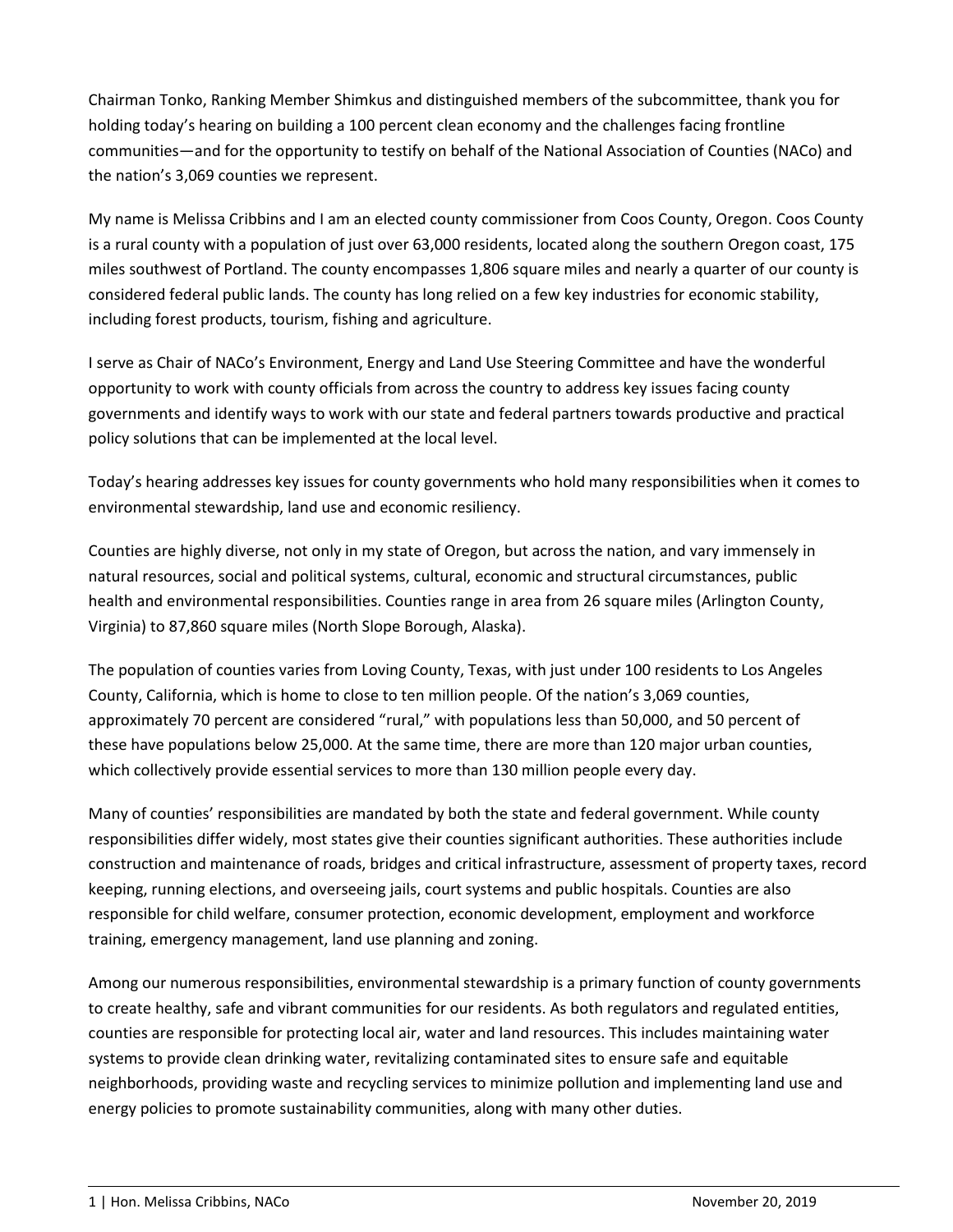Concurrently, counties must balance other essential responsibilities, such as promoting community and economic development opportunities without causing adverse environmental impacts.

As a county commissioner, I have seen firsthand the significant role local governments play in environmental protection and sustainability, while promoting economic growth.

Today, I will discuss several key points for your consideration as the subcommittee assesses challenges at the local level as we work to foster a clean economy:

- **1. As regulators and regulated entities, county governments play a key role in maintaining a healthy, sustainable and equitable environment for our residents.**
- **2. Due to limited local resources and mounting federal and state mandates, often combined with fragile local economies, county governments are challenged to both make long-term strategic budget investments and work towards environmental sustainability.**
- **3. Early, consistent and meaningful engagement with intergovernmental partners is vital in the development and implementation of effective energy and environmental policies, programs and regulations.**

## **First, as regulators and regulated entities, county governments play a key role in promoting a healthy and sustainable environment for our residents.**

Charged with protecting the health and well-being of our communities, counties have the ability to issue rules and regulations. We enact zoning and other land use ordinances to safeguard valuable natural resources and protect the safety of our citizens.

For example, under the federal Clean Air Act (CAA), counties are often responsible for controlling air pollution, which may include enforcement authority for rules governing burning or vehicle emissions. Similarly, under the federal Clean Water Act (CWA), counties may enact rules on illicit discharges, removal of septic tanks and adoption of setbacks for land use plans. Counties may additionally be responsible for water recharge areas, green infrastructure, water conservation programs and pesticide use for mosquito abatement. We also provide extensive outreach and education to residents and businesses on protecting water quality and reducing water pollution.

In Coos County, our role is diverse and spans from regulating solid waste disposal to cleaning nuisance properties. For example, we had an old converted school that was involved in a fire. The landowner collected the insurance proceeds and disappeared. After the taxes became significantly delinquent, the County foreclosed and took title to the property. The school was contaminated with asbestos and lead, but also had an illegal solid waste disposal site. We partnered with one of our local cities to clean up the site, which has been an ongoing process. Once the site is restored, we will turn it over to a community action agency that will convert the site into affordable housing units with Head Start programs.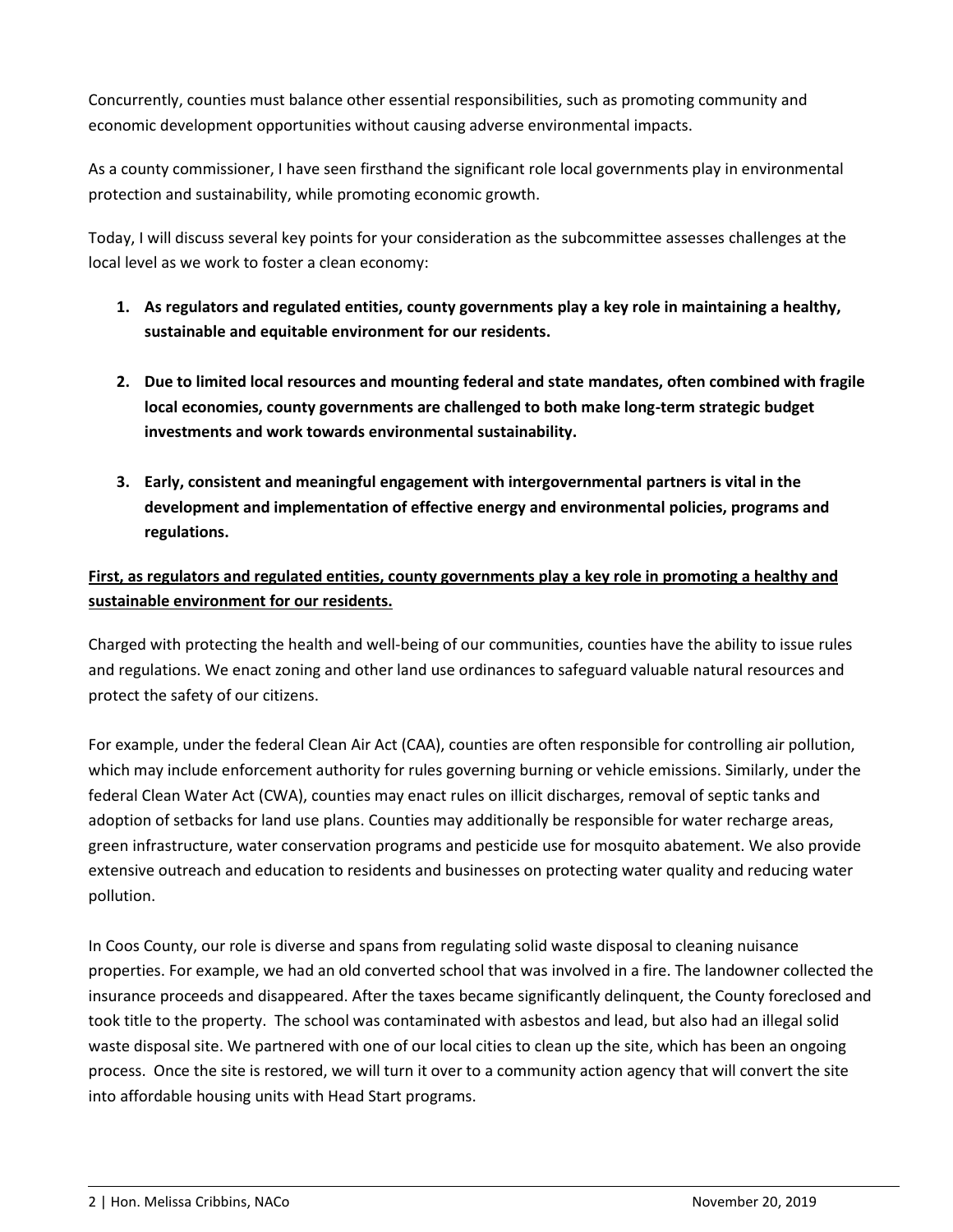We have also partnered with one of our local communities to work on decreasing discharge from failing residential septic systems into the nearby lake. The community's economy is entirely dependent on tourism, as there is no industry in the community. Unfortunately, in recent years, harmful algal blooms are becoming present earlier and earlier, and are dramatically decreasing tourism. In our role of protecting public health and the environment, the County has stepped forward to identify key properties that are contributing to the water quality issues and have worked toward decreasing nutrient-loading in the lake.

No matter what the situation or challenge, it is our job as county officials to assess the needs of our local community and make sound decisions that will help the next generations.

## **Second, due to limited local resources and mounting federal and state mandates, often combined with fragile local economies, county governments are challenged to make both long-term strategic budget investments and work towards environmental sustainability.**

Regardless of size, fiscal constraints and tight budgets are major challenges for most counties. The rapid increase in state and federal unfunded mandates adds another layer of fiscal strain. In many instances, counties are mandated to provide a growing number of services while operating under greater state and federal restrictions on how we generate revenue.

In fact, 45 states impose some type of limitation on county property taxes, affecting the main revenue source for counties. According to a 2016 NACo survey, 44 percent of counties reported reducing or eliminating services in their last fiscal year due to revenue constraints and increasing costs associated with providing mandated services.

In my state of Oregon, we face several key challenges that limit us from meeting our environment and clean energy goals.

Coos County collects about five million dollars per year in property taxes, which represents our primary source of unrestricted income to pay for public safety, taxation and assessment, recording and elections, and all common administrative functions. It costs us nearly seven million dollars per year to operate the jail alone.

We used to receive nearly twelve million dollars per year in timber revenue from the O&C timberlands, not adjusted for inflation, before the closure of the federal forests from the listing of the spotted owl, which has decimated our timber industry. We now receive about \$1.5 million each year in Secure Rural Schools funding to make up for this loss. This is a ninety percent reduction in funding, but costs have continued to rise. This means that we are expected to provide the same level of services on ten percent of the funding.

The county has made efforts to transition our economy, but tourism jobs do not provide the living wages that our families need. It used to be possible for one person to work in the timber or fishing industry and provide for a family. Now, we find that, even with both spouses working, we frequently have families that continue to slip below the poverty line.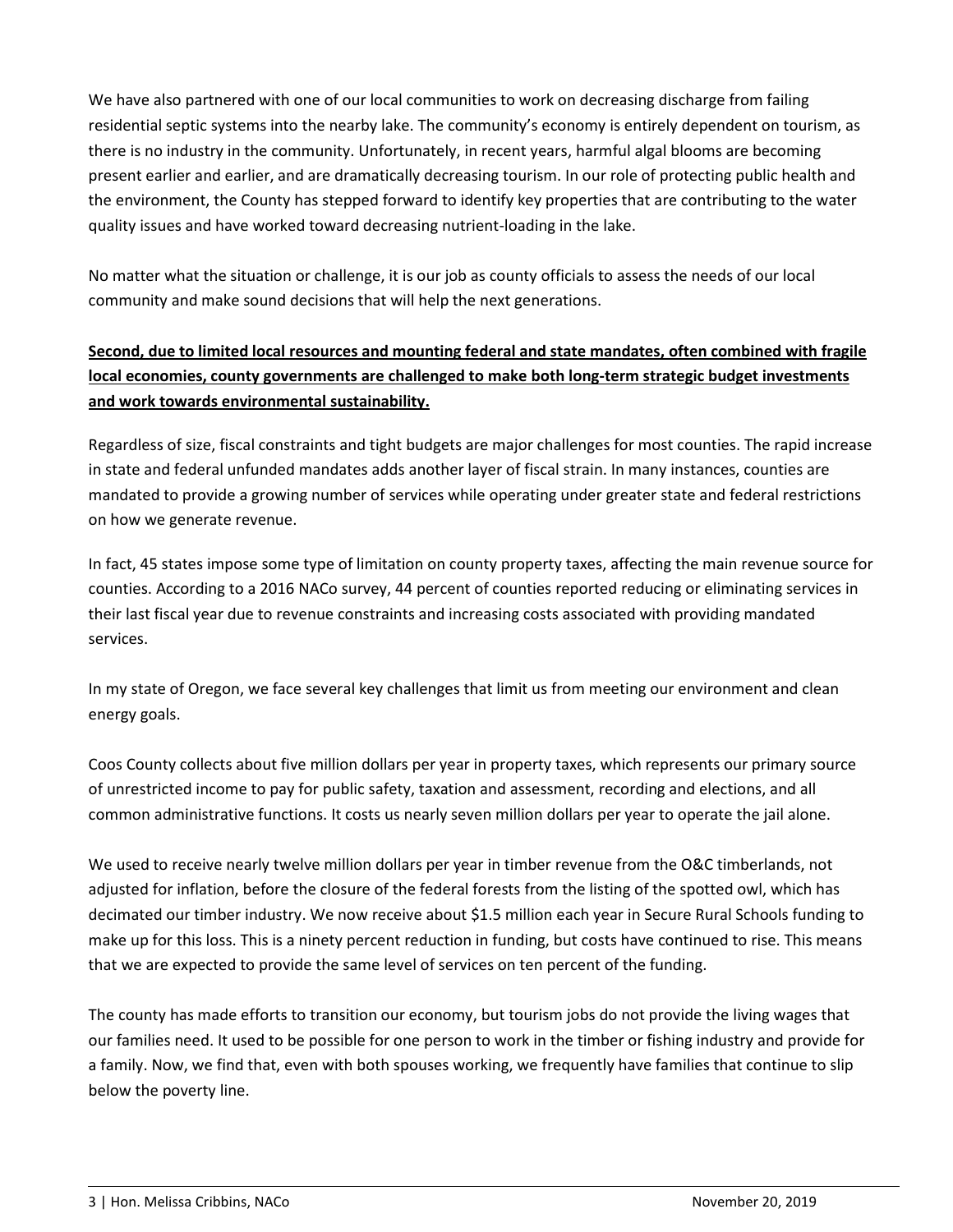In my county alone, 58 percent of our school-age children qualify for free or reduced school lunch. In the summer, the schools offer free lunches in the parks and schools, so these children do not go hungry when school is not in session, because the additional burden to struggling families when summer comes is nearly insurmountable. We know that the best cure for poverty is jobs, but we frequently find ourselves hamstrung by regulation in our attempts to encourage economic development.

Coos County faces an additional challenge in our ability to raise revenue from the large amount of federal public land in our jurisdiction. As I mentioned earlier, Coos County encompasses 1,806 square miles and nearly a quarter of our county is considered federal public lands.

Local governments like mine are not able to tax the property values or products derived from these lands, yet are often responsible to support and provide essential government services (mandated by law), such as first responders and emergency services, transportation infrastructure, law enforcement, education and health care.

And we are not alone. Approximately sixty-one percent of counties nationwide have federal lands within our boundaries, and federal policies pertaining to these lands have a direct impact on the quality of life and economic well-being of our local communities.

One final challenge facing local governments that I would like to highlight is the increase in disasters. Over the past 20 years, natural and man‐made disasters have increased in frequency, severity and cost. On average, 24 percent of counties have experienced at least one disaster in each of the last three years.

The past three hurricane and wildfire seasons included six hurricanes that cost a combined \$330 billion in damages and eight wildfires causing over \$40 billion in damages. Over the last decade, most counties have received a major disaster declaration, with many receiving more than one disaster declaration over that time frame. In Oregon, while we do not have hurricanes and rarely have tornadoes, we have struggled with the issue of catastrophic wildfires. In 2018 alone, Oregon had 841 total fires, affecting more than 430,000 acres.

Counties ask that Congress continue to support major disaster assistance programs, such as the Emergency Management Grant Program (EMPG), which helps provide the necessary support to build and sustain capabilities necessary to protect citizens, avoid the escalation of an event and save post-disaster expenditures by the federal government. Last year, while 66 major disasters were declared, EMPG resources enabled state and local emergency managers to handle 23,331 additional events.

Whether to help address the growing number of mandates on county governments or even the rise in disasters, the public needs a strong partnership between federal, state and local governments to ensure costs are shared fairly and services are delivered expeditiously. Unfunded mandates hide from policymakers and the general public the true impact of federal programs when the cost of implementation is shifted to overburdened local governments.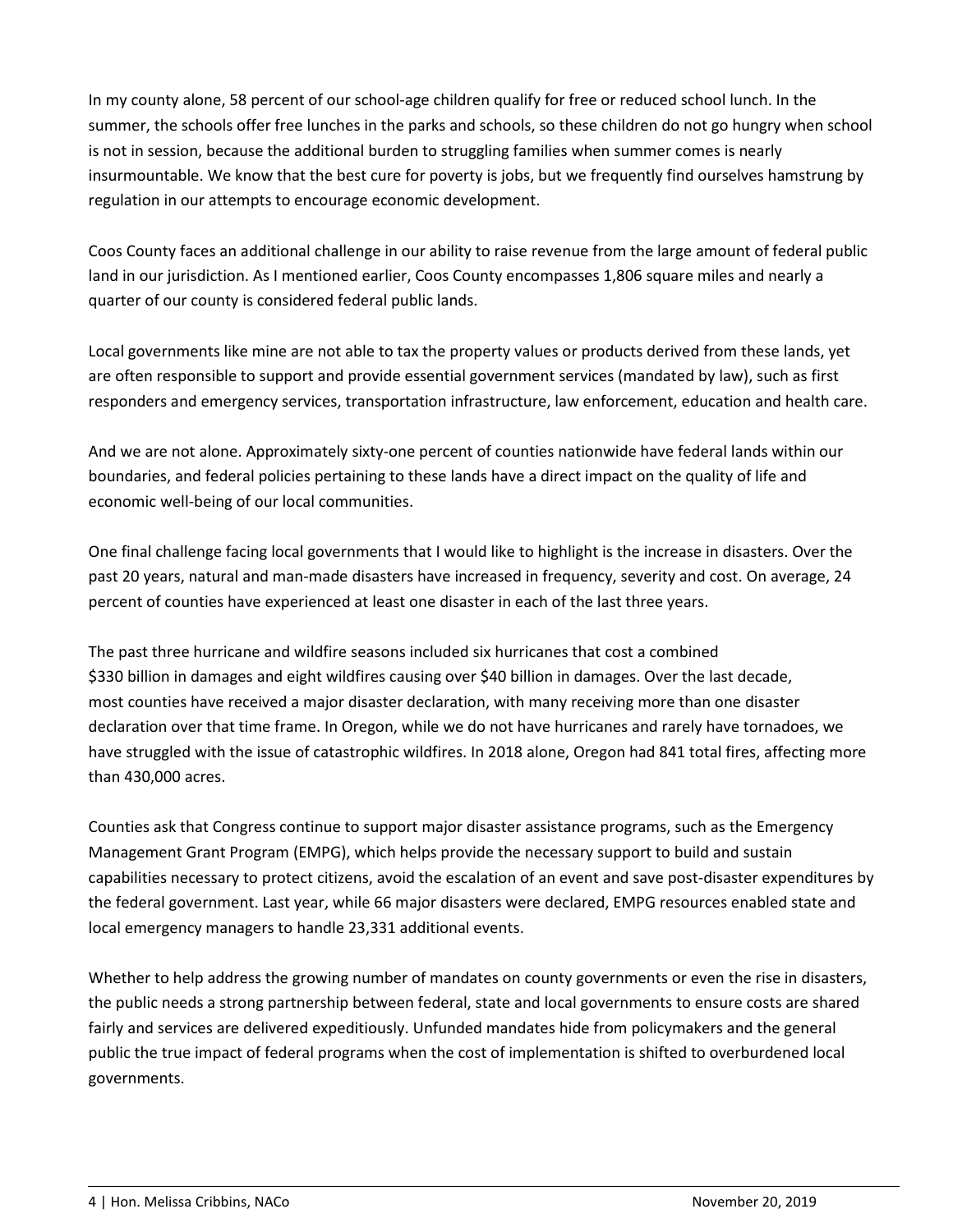This cost shift creates budgetary imbalances that require cuts to other critical local services like environmental protection, energy sustainability, fire suppression and prevention, law enforcement, emergency response, education and infrastructure, or increases in local taxes and fees on constituents to make up the difference. Ultimately, our shared constituents suffer from reduced public services or increased taxes at the local level.

### **Early, consistent and meaningful engagement with intergovernmental partners is vital in the development and implementation of effective energy and environmental policies, programs and regulations.**

Congress plays a key role in developing policies that not only guide our actions at the local level but have a major impact on the resilience and competitiveness of our economies.

As an example of how Congress can act as a positive force, because of legislative changes under the Disaster Recovery Reform Act of 2018, FEMA's Hazard Mitigation Grant Program began offering grants to state, local and tribal governments in order to mitigate the effects of wildfires. Additionally, changes to Title III of the Secure Rural Schools program in 2018 allow counties to use funds to develop and carry out community and wildfire protection plans and activities under the Firewise Communities Program.

Let me also provide you with an example of legislation that we need help from Congress to pass. Counties are responsible for providing critical services to renewable energy sites, including those on public lands. Many of my colleagues across the country are partnering with federal agencies to develop energy conservation plans to streamline the development of renewable energy and federal lands. We hope to see Congress pass renewable energy revenue-sharing legislation, known as the Public Land Renewable Energy Development Act, to help ease the cost burdens that public lands counties face in providing necessary services.

Counties can also provide our federal partners with data to help inform the decision-making process. For example, many counties are responsible for developing local land use or natural resources plans. These professionally developed documents contain important socioeconomic, geographic and scientific data that may be used by federal agencies to develop their own resource management plans. By using this readily available data, the federal government can draft regulations that meet the needs of local communities while also ensuring meaningful environmental protection.

Counties are often the level of government closest to the people and directly accountable to our constituents. As a result, meaningful consultation with counties and local governments early in the legislative and rulemaking process is imperative to reduce the risk of unfunded mandates and produce more pragmatic and successful strategies for implementing federal policies—especially around clean energy and the environment.

For intergovernmental consultation to be truly meaningful, Congress and federal agencies must engage state and local governments as partners, who actively participate in the planning, development and implementation of federal rules.